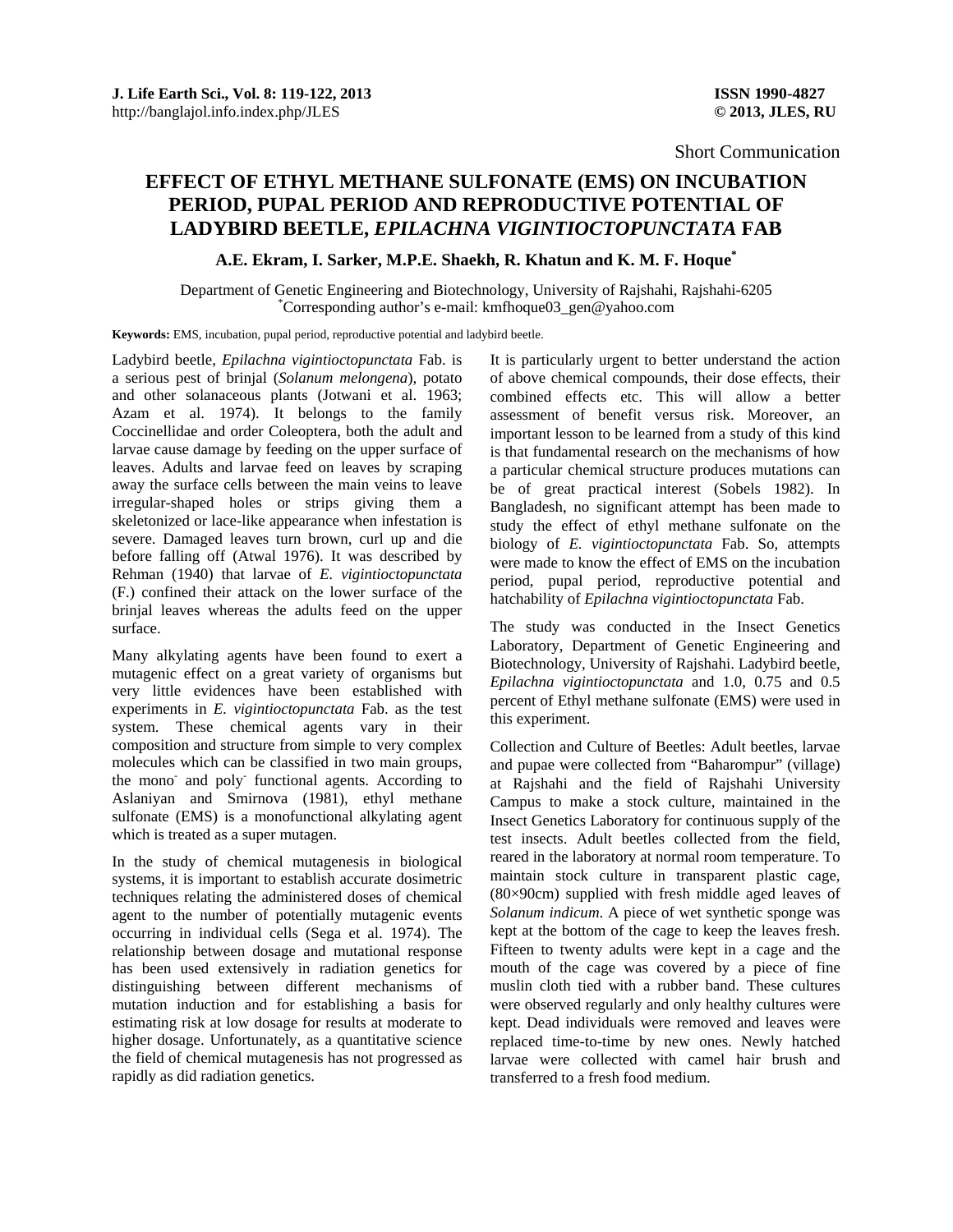Collection of 3rd Instar Larvae and Application of EMS: The larval instars were determined by counting the exuviae (larval skin) deposited in the food medium or plastic cage. Four larval instars were observed in the study. At room temperature  $1<sup>st</sup>$  instar larvae were observed after 3 to 4 days of egg laying. The  $2<sup>nd</sup>$ ,  $3<sup>rd</sup>$ and 4<sup>th</sup> larval instars each took 3-4 days to moult to next instar. The expected  $3<sup>rd</sup>$  instar larvae of *E*. *vigintioctopunctata* Fab. were treated by the different concentrations 0.5, 0.75 and 1.0% of EMS. Each solution of EMS was taken into beakers and some leaves were drenched into the each solution for 5 minutes. Then the leaves were then placed in different plastic cages and 10 larvae of the beetle *were* released in each cage. The experiment was conducted with Completely Randomized Design (CRD) with five replications for each dose and continued for three successive generations.

Collection of Pupae and Adults: After pupation pupae were collected and kept in a separate plastic cage to get adults. Five pairs of newly emerged beetles of the same age were allowed to mate in five different plastic cages. The egg laying habits was observed and the number of egg was counted. The number of newly hatched larvae was counted for recording (%) hatching. The newly hatched larvae were transferred to another plastic cage  $(90cm \times 80cm)$  and reared separately. The larval stages were checked regularly and the time of each molting was recorded in each stage. During the rearing, pupal period was also recorded. The number of adults emerged from the pupae and also the unemerged pupae counted. The percentage of emergence was thus calculated. After emergence, the imago were sexed and reared separately to maintain a stock culture. A pair of newly emerged beetles was transferred to the plastic cages and fresh leaves were supplied regularly. Whenever the male or female beetle happened to die, another male or female to fulfill the experimental conditions replaced it. The method applied in this experiment was in accordance with Ahmed (1983).

The average incubation periods of *E. vigintioctopunctata* were  $4.23\pm0.06$ ,  $4.50\pm0.07$ ,  $4.61\pm0.11$ ,  $4.07\pm0.06$  days in the  $1<sup>st</sup>$  generation,  $4.12 \pm 0.07$ ,  $4.23 \pm 0.07$ ,  $4.32 \pm 0.09$ , 3.94 $\pm$ 0.07 days in the 2<sup>nd</sup> generation and 4.09 $\pm$ 0.06, 4.15 $\pm$ 0.06, 4.27 $\pm$ 0.06, 4.00 $\pm$ 0.07 days in the 3<sup>rd</sup> generation for 0.5 , 0.75 and 1.0 % of EMS and for control doses respectively. EMS significantly prolonged,  $(F_{3(11)} = 4.66; P < 0.036)$  on the incubation period of *E*. *vigintioctopunctata* in all generations(Table 1). Information regarding the effect of EMS on the incubation period of *E. vigintioctopunctata* is not available and as such no comparison can be made.

However, it was in good agreement with the previous findings of Ahmed et al. (1976), who reported that gamma irradiation at higher doses (i.e. 1000r, 2000r and 3000r) prolonged the incubation period of *Sitotroga cerealella* oliv.

The average pupal periods were 4.77±0.16, 5.08±0.16, 5.11 $\pm$ 0.16, 4.48 $\pm$ 0.17 days in the 1<sup>st</sup> generation, 4.68±0.16, 4.95±0.18, 5.03±0.17, 4.41±0.16 days in the  $2<sup>nd</sup>$  generation and  $4.63\pm0.16$ ,  $4.84\pm0.19$ ,  $4.94\pm0.20$ , 4.29 $\pm$ 0.16 days in the 3<sup>rd</sup> generation for 0.5, 0.75 and 1.0 % of EMS and control respectively. The pupal period was significantly  $(\mathbf{F}_{3(11)} = 27.66; \mathbf{P} < 0.001)$ prolonged in comparison of the control (Table 1). Information regarding the effect of EMS on the pupal period of *E. vigintioctopunctata* Fab. is not available and a comparative study for the effect of EMS on both incubation and pupal period (Fig. 1).was done.

The treatment of EMS showed significant  $(F_{3(1)})$ **=46.06;P<0.00002**) effect on reproductive potential of *E. vigintioctopunctata* (Table 2)*.* The average numbers of eggs laid by female beetles were 708.60±87.28, 691.00 $\pm$ 85.83, 675.40 $\pm$ 87.45, 750.00 $\pm$ 84.53 in the 1<sup>st</sup> generation. 710.00±87.66, 692.00±87.56, 677.20±88.10, 733.40 $\pm$ 78.57 in the 2<sup>nd</sup> generation and 723.00 $\pm$ 85.71, 703.60±87.06, 682.00±89.60, 742.00±88.38 in the 3rd generation for 0.5, 0.75 and 1.0 % of EMS and for control respectively. The reproductive potential of *E. vigintioctopunctata* was highly sensitive to the higher dose of EMS and lower dose is ineffective and produced no significant change (Fig. 2). It was in good agreement with the previous findings of Tazima (1964) who reported that there was no appreciable change in the fecundity of silkworm even after treatment with 3000 r at pupal stages.

The average percentages of egg-hatch were 87.92±1.12, 79.33 $\pm$ 2.14, 77.80 $\pm$ 3.03, 91.06 $\pm$ 1.17 in the 1<sup>st</sup> generation, 90.20±1.71, 80.69±4.19, 76.93±1.78, 92.97 $\pm$ 1.03 in the 2<sup>nd</sup> generation and 89.23 $\pm$ 1.76, 85.36 $\pm$ 2.34, 80.29 $\pm$ 1.44, 93.82 $\pm$ 0.99 in the 3<sup>rd</sup> generation for 0.5.0.75 and 1.0 % of EMS and control respectively. The effect  $(F_{3(11)} = 31.49; \text{ p} < 0.0001)$  was also very significant on hatching of Ladybird beetle (Table 2). The findings are in good agreement with the previous findings of Ikebuchi and Nakao (1979) where they observed that percentage of hatchability decreased markedly at higher doses. Similar results are also found by Cowrin (1968), Lee (1978) and Ryo (1981) they used N-nitrosomethylurea, ethyl methane sulfonate respectively in *Drosophila melanogaster.* These results also conform to those of Pai et al. (1985) who have shown that the decreased percentage of hatchability was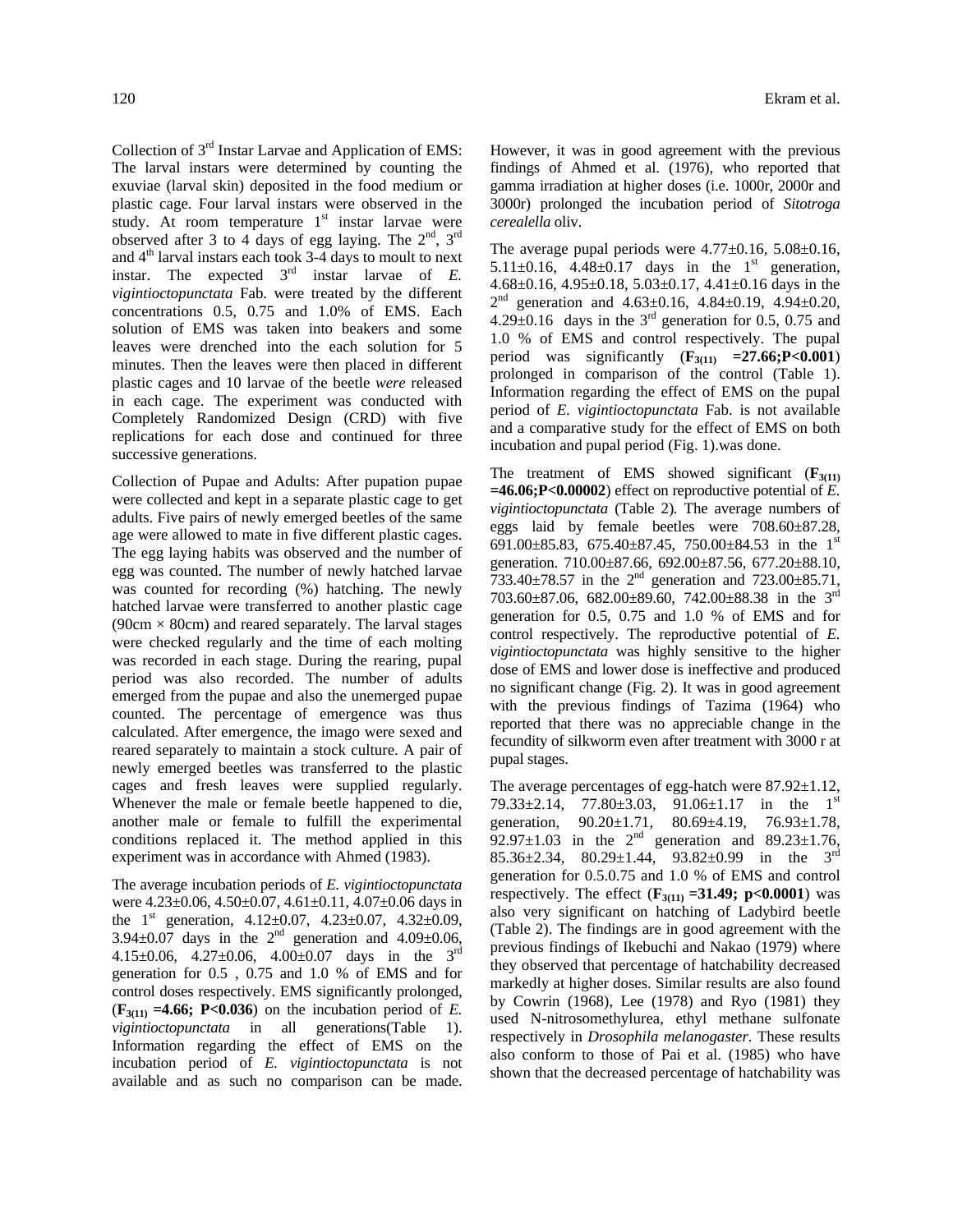directly dependent on the concentrations used. Datta (1978) observed that the larvae and pupae of *B. mori* L. were injected with 0.05, 0.1 and 0.15% solutions of EMS caused reduction in the number of spermatozoa, which ultimately decreased the hatchability. Larvae and pupae of *Bombyx* females were injected with EMS by Murakami (1975), using the specific locus mutants pe and re. Dominant lethal mutation induced in late pupal prophase-I oocytes but not in larval growth stage

Fig. 1: Effect of EMS on the averrage incubation and pupal **pe riods of** *E. v igint ioc t opunc t at a* 0 4 6 0.5%EM S 0.75%EM S 1%EM S **d o s e s ( %)**  $\Box$  Incubation Period ■ Pupal Period

oocytes. As a result this ultimately decreased the hatchability.

The finding shows that EMS has an external effect on incubation period, pupal period, reproductive potential and hatchability of ladybird beetle. EMS changed the structure of ladybird beetle and this change is continued from generation after generation. So this change is genetical, not environmental.



|  |  |  | Table 1 Effect of ethyl methane sulfonate (EMS) on the incubation and pupal periods of E. vigintioctopunctata. |
|--|--|--|----------------------------------------------------------------------------------------------------------------|
|  |  |  |                                                                                                                |

|                                               |                                                                                      | <b>Incubation period</b>  | <b>Pupal period</b>       |                                                                                      |      |      |  |
|-----------------------------------------------|--------------------------------------------------------------------------------------|---------------------------|---------------------------|--------------------------------------------------------------------------------------|------|------|--|
| Doses (ml)                                    |                                                                                      | No. of generations (days) | No. of generations (days) |                                                                                      |      |      |  |
|                                               |                                                                                      | 2                         |                           |                                                                                      |      |      |  |
| 0.50                                          | 4.23                                                                                 | 4.12                      | 4.09                      | 4.77                                                                                 | 4.68 | 4.63 |  |
| 0.75                                          | 4.50                                                                                 | 4.23                      | 4.15                      | 5.08                                                                                 | 4.95 | 4.84 |  |
| 1.00                                          | 4.61                                                                                 | 4.32                      | 4.27                      | 5.11                                                                                 | 5.03 | 4.94 |  |
| Control                                       | 4.07                                                                                 | 3.94                      | 4.00                      | 4.48                                                                                 | 4.41 | 4.29 |  |
| C.F.<br>Total sum of squares                  | $C.F. = \frac{GT^2}{N} = 212.77$                                                     |                           |                           | $C.F. = \frac{GT^2}{N} = 272.75$                                                     |      |      |  |
| (T.SS), Sum of squares<br>between doses (SS). | Total sum of squares $(T.SS) = 0.423$<br>Sum of squares between doses $(SS) = 0.269$ |                           |                           | Total sum of squares $(T.SS) = 0.817$<br>Sum of squares between doses $(SS) = 0.745$ |      |      |  |
| Variance ratio(F)<br>4.66 ( $p<0.036$ )       |                                                                                      |                           | $27.657$ (p<0.001)        |                                                                                      |      |      |  |

Table 2 Effect of ethyl methane sulfonate (EMS) on the reproductive potential and hatching ability of *E. vigintioctopunctata*.

|                                                       | <b>Reproductive potential</b>                                                              |                                       |                  |                                                                                          | <b>Hatching period</b> |       |  |  |
|-------------------------------------------------------|--------------------------------------------------------------------------------------------|---------------------------------------|------------------|------------------------------------------------------------------------------------------|------------------------|-------|--|--|
| Doses (ml)                                            | No. of generations (eggs)                                                                  | No. of generations (% of egg hatched) |                  |                                                                                          |                        |       |  |  |
|                                                       |                                                                                            |                                       |                  |                                                                                          |                        |       |  |  |
| 0.50                                                  | 708.6                                                                                      | 710.0                                 | 723.0            | 87.92                                                                                    | 90.20                  | 89.23 |  |  |
| 0.75                                                  | 691.0                                                                                      | 692.0                                 | 703.6            | 79.33                                                                                    | 80.69                  | 85.36 |  |  |
| 1.00                                                  | 675.4                                                                                      | 677.2                                 | 682.0            | 77.80                                                                                    | 76.93                  | 80.29 |  |  |
| Control                                               | 750.0                                                                                      | 733.4                                 | 742.0            | 91.06                                                                                    | 92.97                  | 93.82 |  |  |
| C.F.<br>Total sum of squares                          | $C.F. = \frac{GT^2}{N} = 6004128.27$                                                       |                                       |                  | $C.F. = \frac{GT2}{N} = 87654.61$                                                        |                        |       |  |  |
| $(T.SS)$ , Sum of<br>squares between<br>$doses(SS)$ . | Total sum of squares $(T.SS) = 7041.210$<br>Sum of squares between doses $(SS) = 6656.877$ |                                       |                  | Total sum of squares $(T.SS) = 418.886$<br>Sum of squares between doses $(SS) = 386.183$ |                        |       |  |  |
| Variance $ratio(F)$<br>46.061(p<0.00002)              |                                                                                            |                                       | 31.490(p<0.0001) |                                                                                          |                        |       |  |  |

**Acknowledgement:** The authors would like to thank the Dept. of Genetic Engineering and Biotechnology,

Rajshahi University for providing with lab. facilities to carry out this research work.